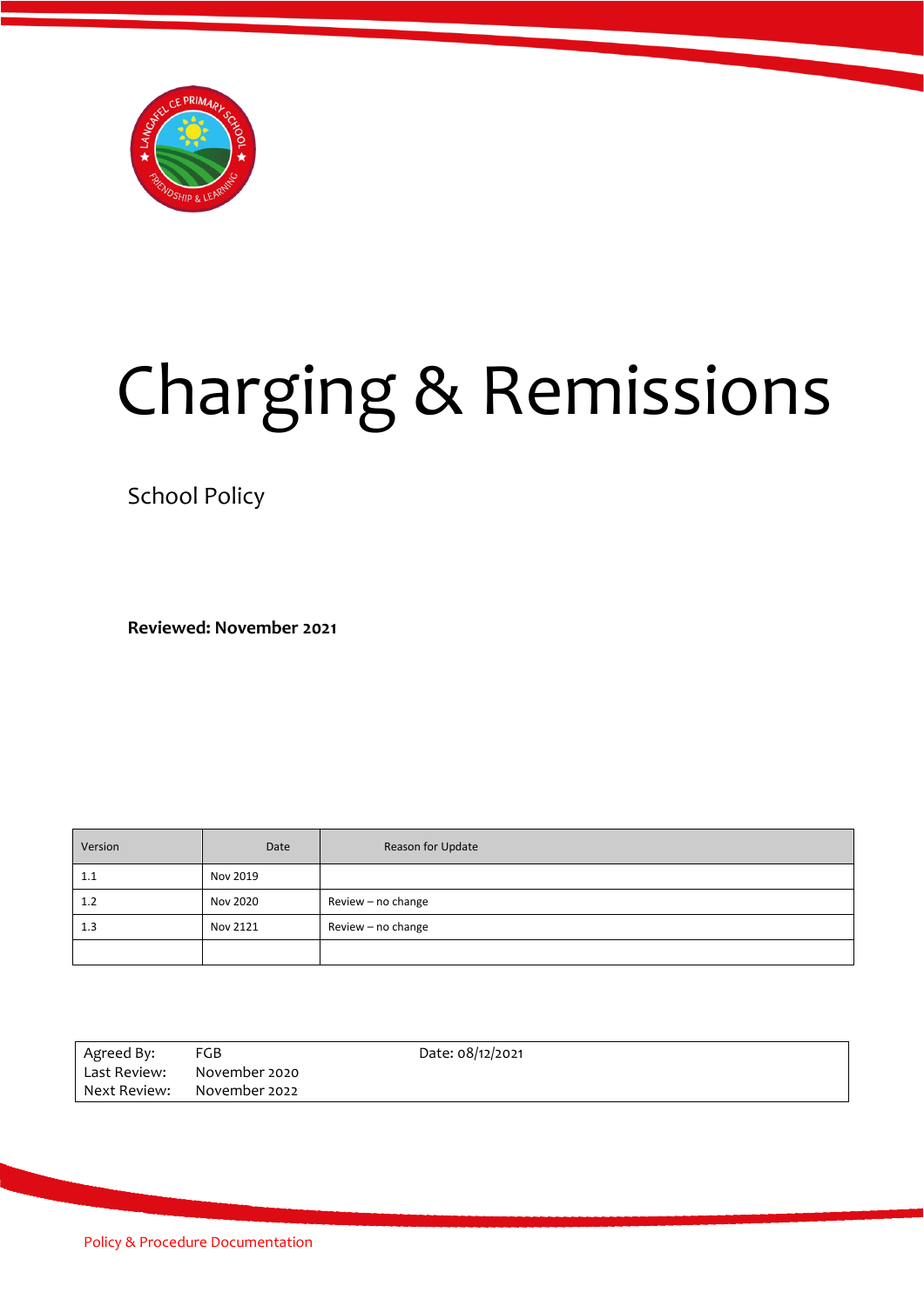

# **Contents**

| Purpose of Policy                   |   |
|-------------------------------------|---|
| <b>Voluntary Contributions</b>      | 3 |
| Damage to Property & Breakages      | 4 |
| <b>Families Qualifying for Help</b> | 4 |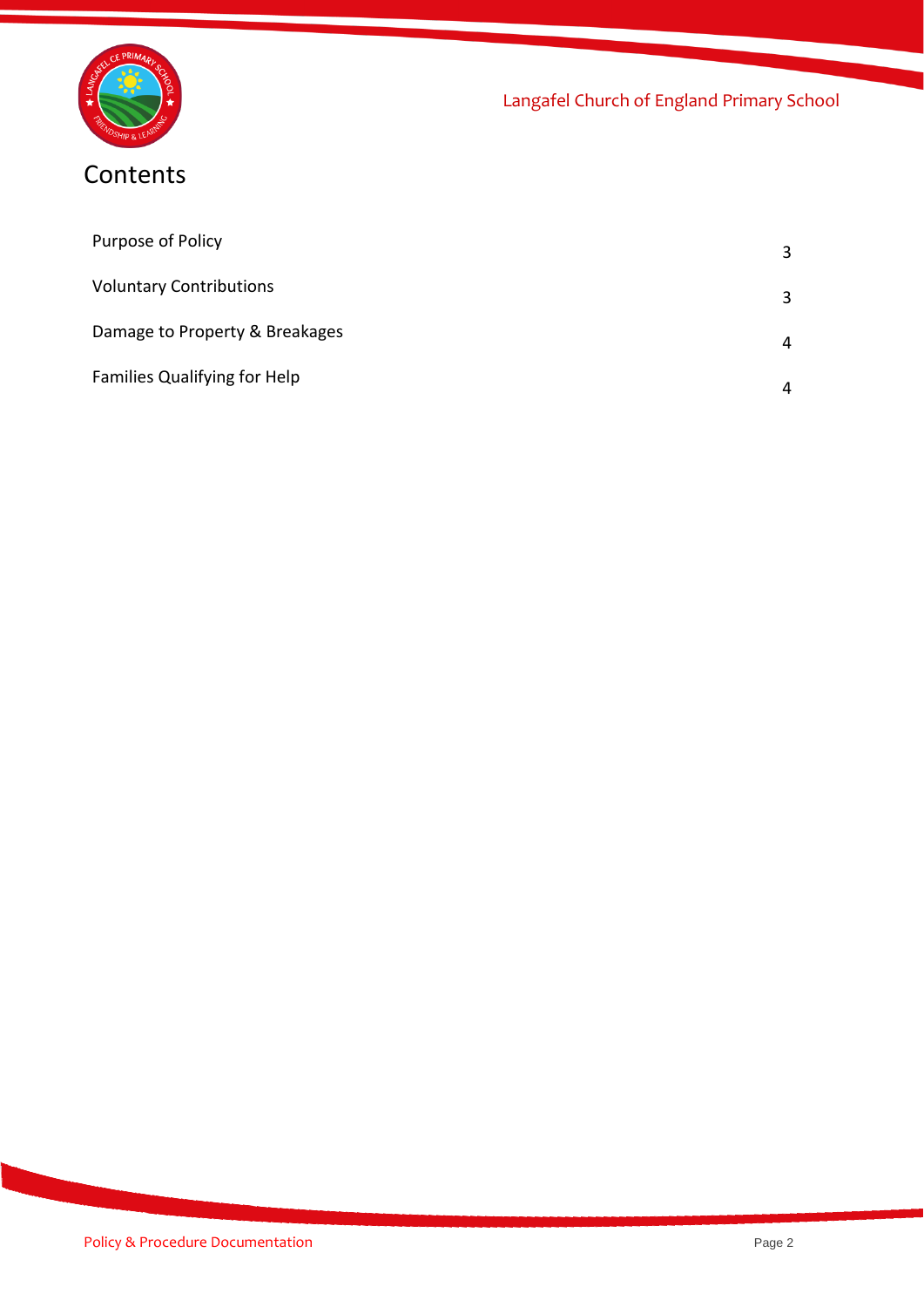

# **OUR VISION**

We believe in the potential of every child regardless of background or individual needs. We are committed to providing an emotionally supportive environment, where pupils flourish, growing both spiritually and academically; securing foundations for each child to understand who they are and the unique qualities they bring to the world.

# **Purpose of Policy**

We believe that all our pupils should have an equal opportunity to benefit from school activities and visits (curricular and extra curricular) independent of their parents' financial means. This charging and remissions policy describes how we will do our best to ensure a good range of visits and activities is offered at the same time, try to minimise the financial barriers which may prevent some pupils taking full advantage of the opportunities.

The headteacher, staff and governors will ensure that the following applies:

#### **No charges will be made for the following provisions;**

- An admission application to any state funded school-paragraph 1.9 (n) of the 'School Admissions Code 2012' rules out requests for financial contributions as any part of the admissions process;
- Education provided during school hours, including the supply of any materials, books, instruments or other equipment;
- Education provided outside school hours if it is part of the National Curriculum, or part of a syllabus for a prescribed public examination that the pupil is being prepared for at the school, or part of the school's basic curriculum for religious education;
- Instrumental or vocal tuition, for pupils learning in groups, unless the tuition is provided at the request of the pupil's parent;
- Education provided on any trip that takes place during school hours;
- Education provided on any trip that takes place outside school hours if it is part of the National Curriculum or part of the school's basic curriculum for religious education;

# **Provisions for which charges may be made;**

- any materials, books, instruments, or equipment, where the child's parent wishes him/her to own them;
- optional extras (see below);
- music and vocal tuition, provided either individually, or to groups of any size, when the tuition is provided at the request of the pupil's parent. Charges may not exceed the cost of the provision, including the cost of the staff who provide the tuition;
- certain early years provision;

**Charges may be made for some activities that are known as 'optional extras'. Where an optional extra is being provided, a charge can be made for providing materials, books, instruments, or equipment. Optional extras are:**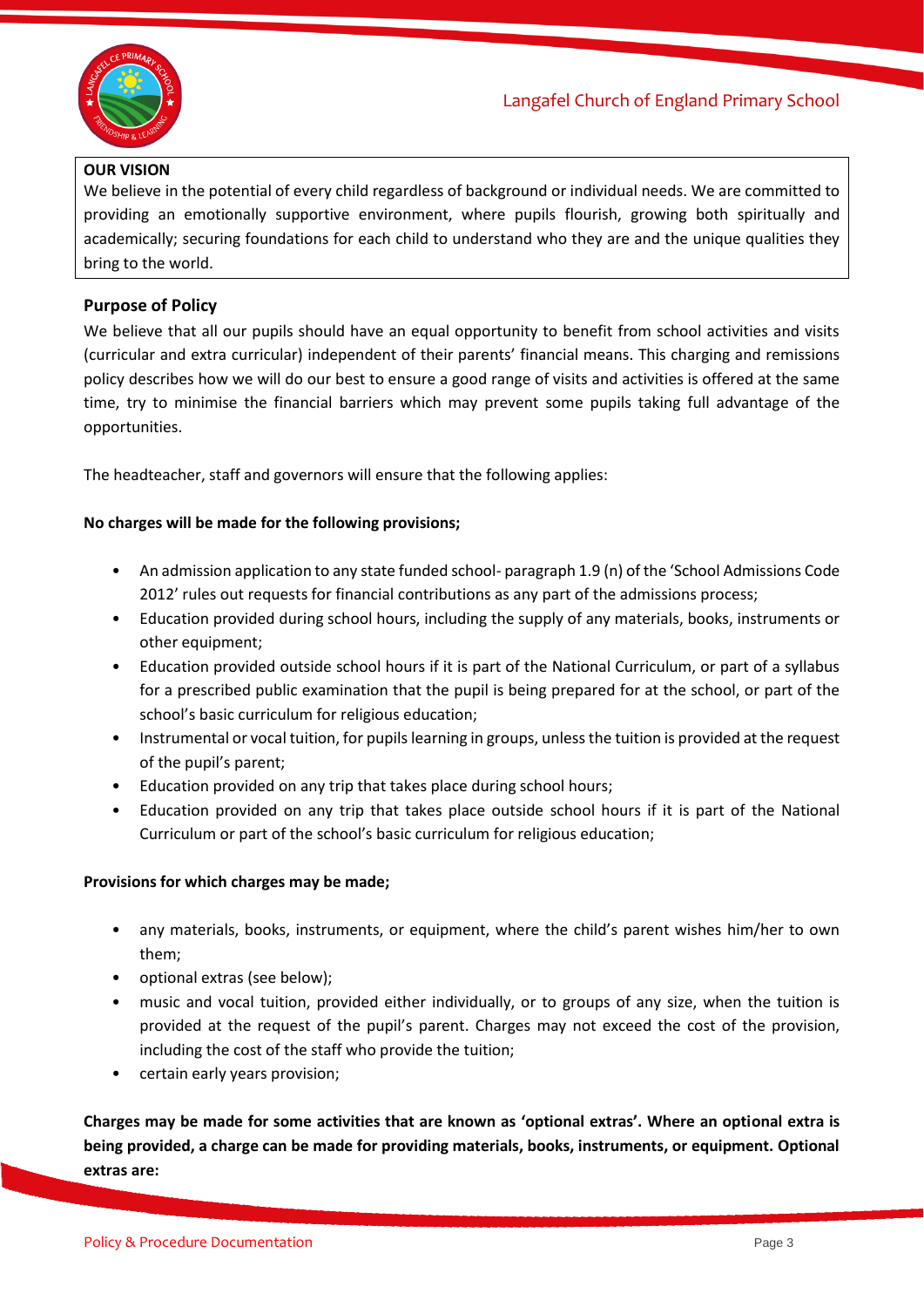



- education provided outside of school time that is not:
	- o part of the national curriculum;
	- $\circ$  part of a syllabus for a prescribed public examination that the pupil is being prepared for at the school; or
	- o part of religious education.
- examination entry fees if the registered pupil has not been prepared for the examinations at the school;
- transport (other than transport that is required to take the pupil to school or to other premises where the local authority/governing body have arranged for the pupil to be provided with education);
- board and lodging for a pupil on a residential visit, however, pupils whose parents are in receipt of certain benefits (see below) may not be charged for board and lodging costs.
- extended day services offered to pupils (for example breakfast club, after-school clubs, tea and supervised homework sessions).

Participation in any optional extra activity will be on the basis of parental choice and a voluntary willingness to meet the charges. Parental agreement is therefore a necessary pre-requisite for the provision of an optional extra where charges will be made

# **Voluntary Contributions**

As an exception to the requirements set out above, the school is able to ask for voluntary contributions from parents to fund activities during school hours which would not otherwise be possible.

The school may ask for a voluntary contribution towards the cost of:

- Any activity which takes place during school hours e.g. swimming, cookery;
- Individual music tution at the request of the parents;
- School equipment;
- School funds generally;
- Transport to visits or activities.

Any contribution requested in respect of individual pupils will not exceed the actual cost of providing the activity, divided equally by the number of pupils participating. In no circumstances will there be an element of subsidy required for any pupils wishing to participate in the activity whose parents are unwilling or unable to pay the full charge.

Where there are insufficient voluntary contributions to make the activity possible, and there is no way to make up the shortfall, then it must be cancelled.

# **Damage to Property and Breakages**

Where school property has been wilfully damaged by a student or parent the school may charge those responsible for some or all of the cost of repair or replacement.